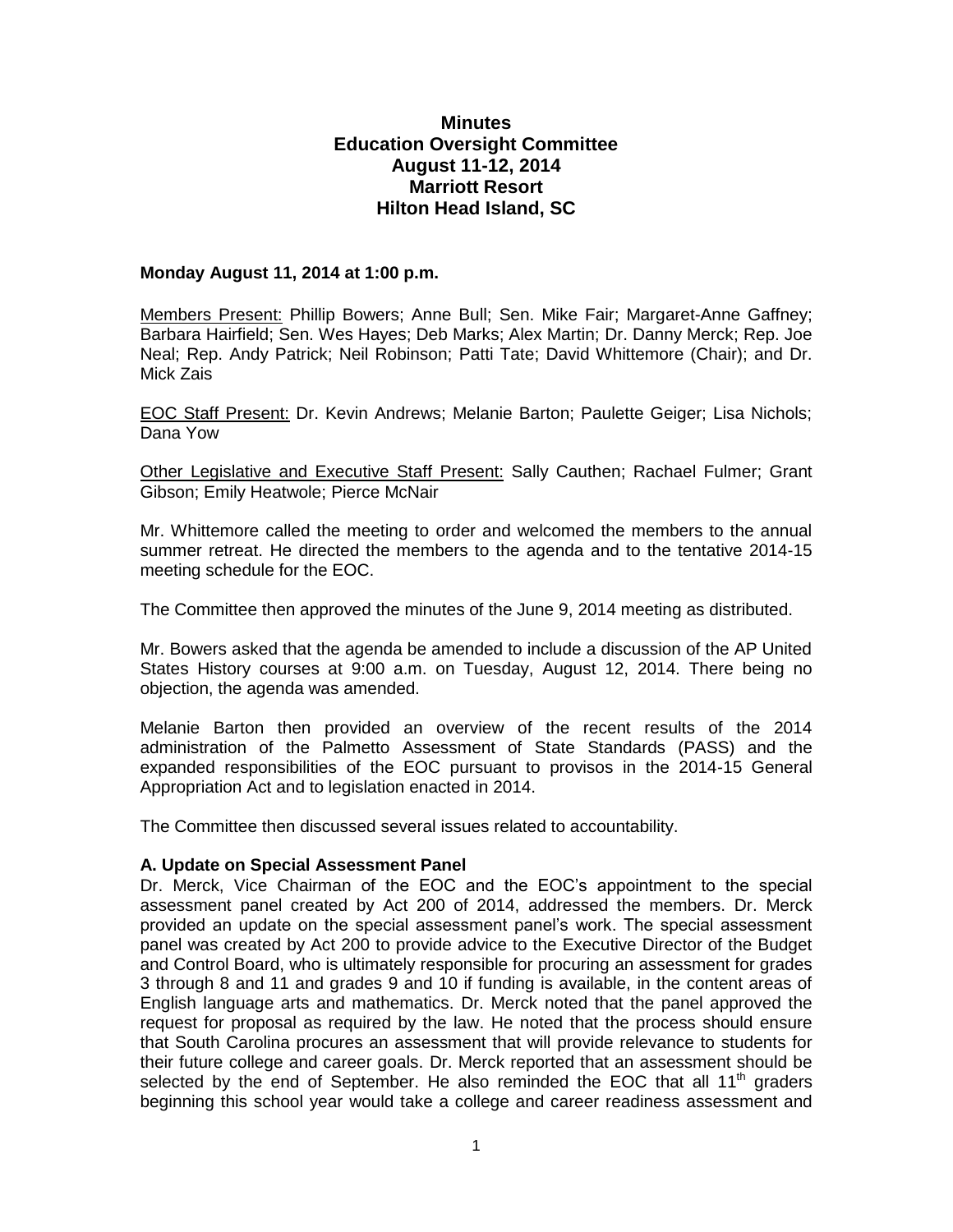WorkKeys. Dr. Merck described how his own district has enlisted the assistance of two business owners to help parents and teachers understand the importance of WorkKeys.

Mrs. Hairfield noted that the EOC has worked with other stakeholders and created a flyer to help explain the importance of the WorkKeys assessment to parents and students. Dr. Zais commented that the use of WorkKeys legitimizes the choice of careers over postsecondary education in South Carolina's culture. Mr. Martin encouraged members to take WorkKeys with Mrs. Tate concurring that educators should not give an assessment that they themselves are not wiling to take. Ms. Hairfield also commented on the importance of Career Readiness 101 to assist students in preparing for WorkKeys.

### **B. Designing Accountability Systems of the Future**

Then Chairman Whittemore recognized Dr. Gene Wilhoit, Executive Director of the National Center for Innovation in Education at the University of Kentucky, former state school superintendent in Kentucky and Arkansas, and former head of the Council of Chief State School Officers. Dr. Wilhoit then presented an overview of assessment and accountability in the era of post-No Child Left Behind. Dr. Wilhoit explained that accountability helps define how well schools, districts and states are doing at educating children. In the current world economy, every student has to be on the path to career, further education and life in the interconnected world. There is an important need to get this broader message out to parents. What accountability should do is to diagnose, intervene and monitor student progress.

Developing an accountability system for college and career readiness requires states to develop a new paradigm:

- 1. Focus on meaningful learning, enabled by
- 2. Professionally skilled and committed educators, supported by
- 3. Adequate and appropriate resources.

Such a system should be comprehensive and reciprocal meaning each level of the system (state, local, and school) should be held accountable for the contributions it makes. Second, the system must build capacity by addressing the inputs, processes, and outcomes that produce learning. Finally, it should be focused on a wide range of measures including the skills and abilities that students need to be college and career ready. For example, Dr. Dave Conley's four keys to college and career readiness that includes the cognitive strategies for learning as well as soft skills that employers need.

States should define what a strong academic foundation means for students and the goal of the state accountability system. This step would include adopting rigorous standards and assessments. Then the state must set goals to measure and improve college, career and citizenship readiness. Then the state would use a balanced system of assessments and measurements. As Dr. Wilhoit explained, accountability is not just one summative assessment.

Mr. Martin explained the new individualized career learning that  $9<sup>th</sup>$  and  $10<sup>th</sup>$  graders at Greer High School are provided this school year.

States must be able to measure individual student growth over time so that children do not get behind. In addition to knowledge, students must also develop the skills and characteristics that will assist them in careers and college. Accountability systems have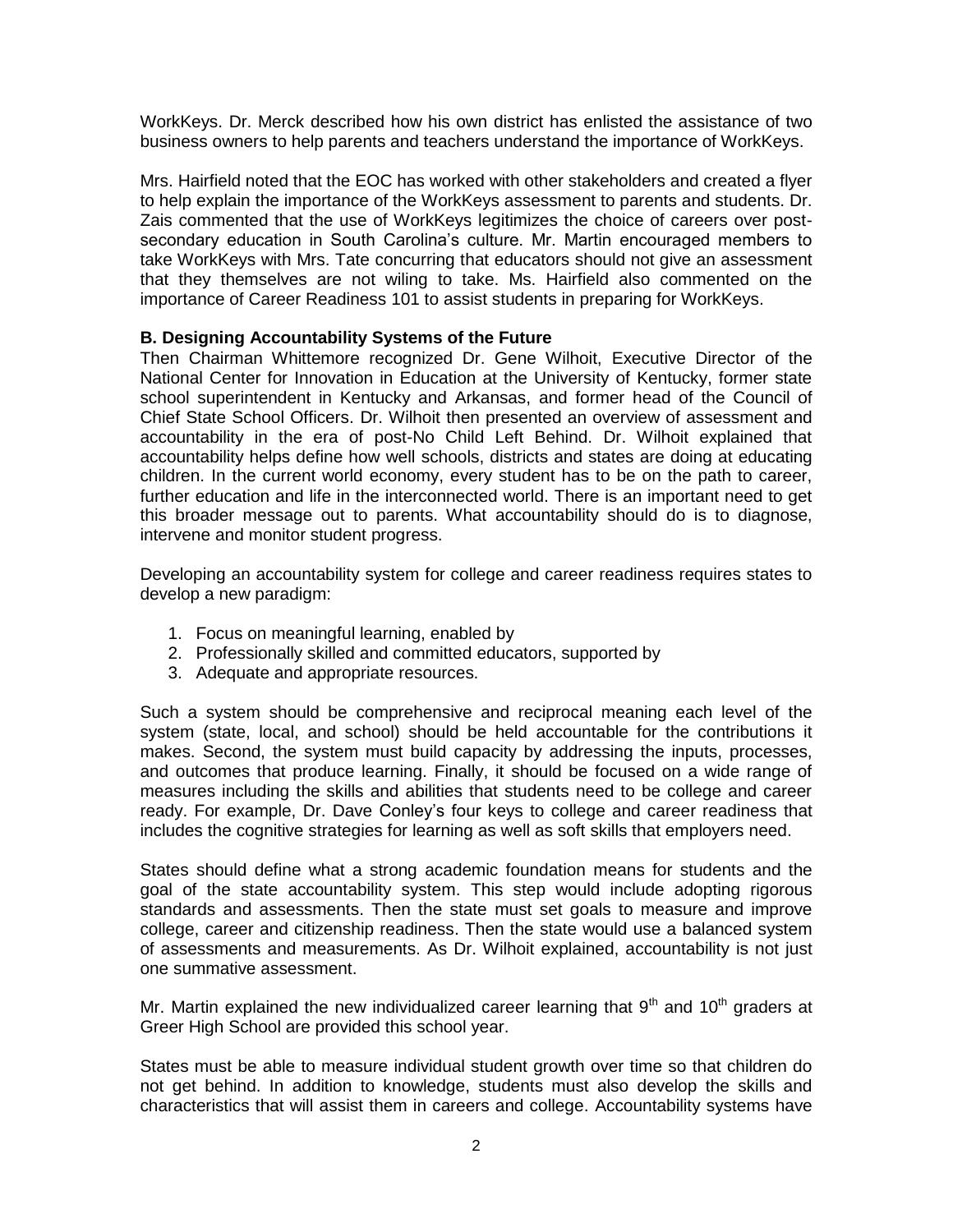to use multiple measures and evidence from a range of sources over time. The focus has to be on demonstrated learning.

An example – how do states measure a student's ability to cooperate? Some districts are using digital portfolios as a tool for self-reporting. Parents have access to the portfolio, which can be used, for college applications as well as for job applications.

What are the barriers? At the local level, districts must have rich summative and formative assessments that are used as tools to inform learning. The balance is finding reliability and validity and not using summative assessment results to make all decisions. This will require greater professional capacity for teachers and administrators to shift their focus toward learning rather than assessment.

Transparency is another key piece of accountability. Information to communities, parents, teachers, etc., must be provided in a timely fashion in order to develop public trust in the system.

The Inspector model may work the best. If teaching and learning are taking place, then greater autonomy and flexibility are given to the local school district. Where the results are not showing teaching and learning, then there needs to be intervention.

The members then engaged Dr. Wilhoit in further discussion.

### **C. Reviewing ELA and Math Standards**

Then Chairman Whittemore recognized Dr. Rainey Knight to describe the process used by the EOC in conducting the cyclical review of the English language arts and mathematics standards required by Act 200.

Dr. Knight provided an overview of the timeline that the EOC staff is working under to meet the requirements of Act 200. Sen. Hayes asked for clarification on how the state timeline conforms to the federal timeline

Mr. Bowers asked about the assessments created under Act 200.

### **D. Science Standards and H.B.5.1**

Then, Mr. Whittemore called upon Melanie Barton to provide information on the science standards review. Mrs. Barton explained that three members of the EOC (Anne Bull, Neil Robinson and Senator Mike Fair) and three members of the State Board of Education (Traci Young Cooper, Dr. Danny Varat and Dr. Rhonda Edwards) met and unanimously agreed upon language to recommend to their respective bodies. The language is consistent with the National Science Teachers policy statements on evolution and on the nature of science.

Mrs. Hairfield asked if science teachers weighed in on the draft language. Mrs. Barton responded that the language of the standard comes from the National Science Teachers Association but not directly from science teachers in South Carolina.

Sen. Fair reiterated his position that the language requires students to be able to make conclusions based on scientific evidence.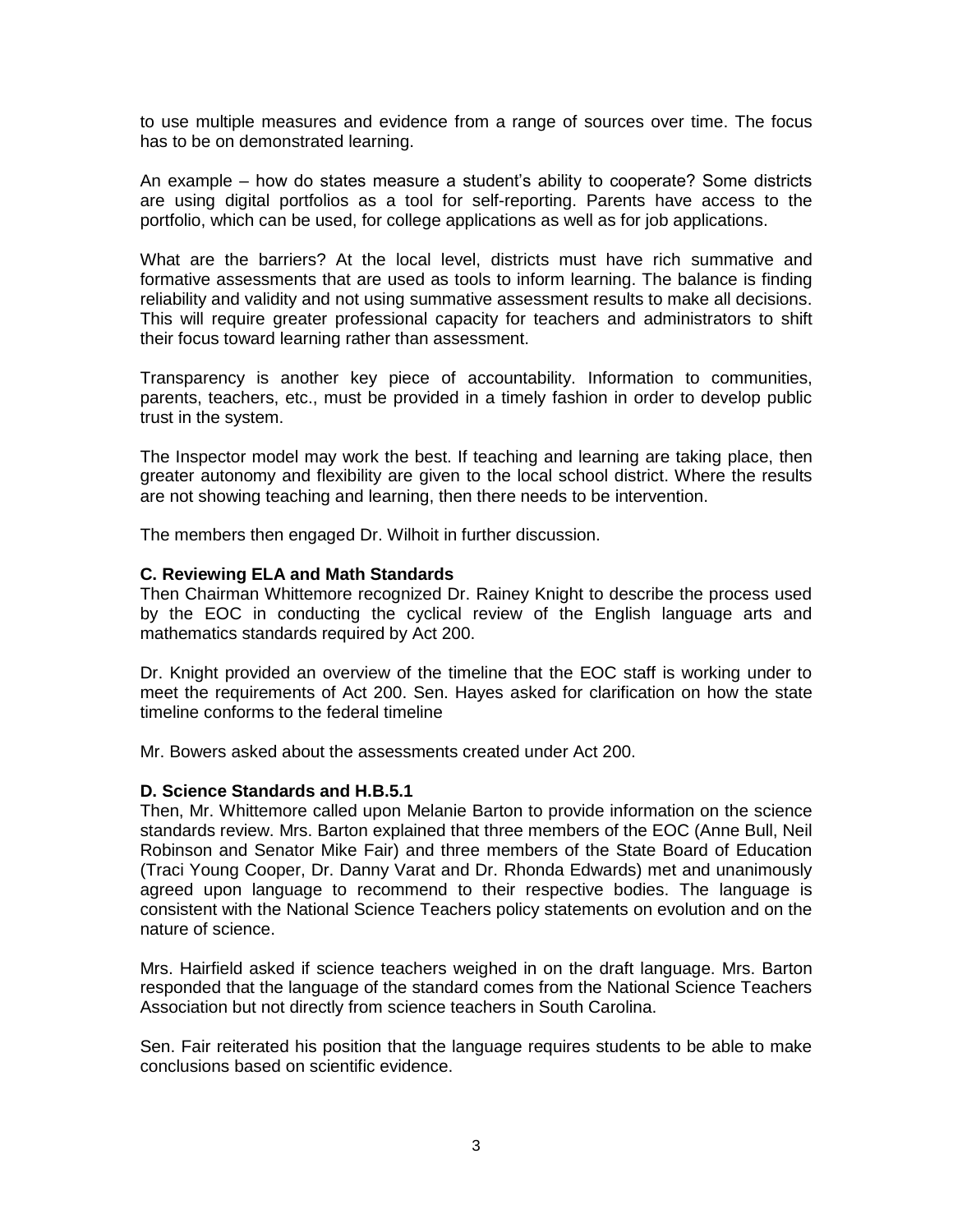Mr. Robinson moved that the EOC approve H.B.5.1 as proposed by the special panel. Sen. Hayes seconded the motion. The EOC approved the motion with Mr. Bowers requesting that his vote of "no" be recorded and with Mrs. Hairfield asking that her abstention from the vote also be recorded.

Then Rep. Patrick moved that the EOC go into executive session for the purpose of discussing a personnel matter. Mr. Robinson seconded the motion.

At 5:30 p.m. the veil having been lifted, Mr. Robinson moved that the EOC amend the contract with the Executive Director to increase her annual salary by two percent to reflect the two percent increase granted to state employees and that a special committee composed of Sen. Wes Hayes, Neil Robinson and Rep. Joe Neal be formed to determine if any laws dictate how the salary of the Executive Director is established. Rep. Neal seconded the motion. The members unanimously approved the motion.

Mr. Whittemore announced that EOC members and staff who are interested, would be meeting at 7:00 p.m. at Alexander's, which is across the street from the hotel.

### **Tuesday, August 12, 2014 at 9:00 a.m.**

Members Present: Phillip Bowers; Anne Bull; Senator Sen. Mike Fair; Margaret-Anne Gaffney; Barbara Hairfield; Senator Sen. Wes Hayes; Deb Marks; Alex Martin; Dr. Danny Merck; Rep. Joe Neal; Rep. Andy Patrick; Neil Robinson; Patti Tate; David Whittemore (Chair); and Dr. Mick Zais

EOC Staff Present: Dr. Kevin Andrews; Melanie Barton; Paulette Geiger; Lisa Nichols; Dana Yow

Other Legislative and Executive Staff Present: Sally Cauthen; Rachael Fulmer; Grant Gibson; Emily Heatwole; Pierce McNair

With the agenda having been amended, the EOC began the meeting with information provided by Mr. Bowers about concerns with the AP United States History framework. The College Board, along with a Redesign Commission and a Curriculum Development and Assessment Committee, re-designed the framework to encourage students to use historical facts and evidence to create deeper conceptual understanding of critical developments in U.S. History. Students will be assessed using the re-designed framework beginning in 2015. Mrs. Barton answered questions about what South Carolina students in AP US history are required to take. She responded that South Carolina AP US History students must take the state end-of-course assessment and if the student wants to take the AP US History for possible college credit then the student takes the AP US History exam.

Mrs. Hairfield explained that the framework is not intended to include every historical person to be discussed in the classroom. Instead the framework is to encourage students not to commit to memory facts and dates but to understand the broader social, political, economic and cultural issues of United States history. After much discussion, Mr. Robinson called the question and moved that the issue be referred to the Academic Standards and Assessment Subcommittee for additional information. Rep. Patrick seconded the motion. The motion carried.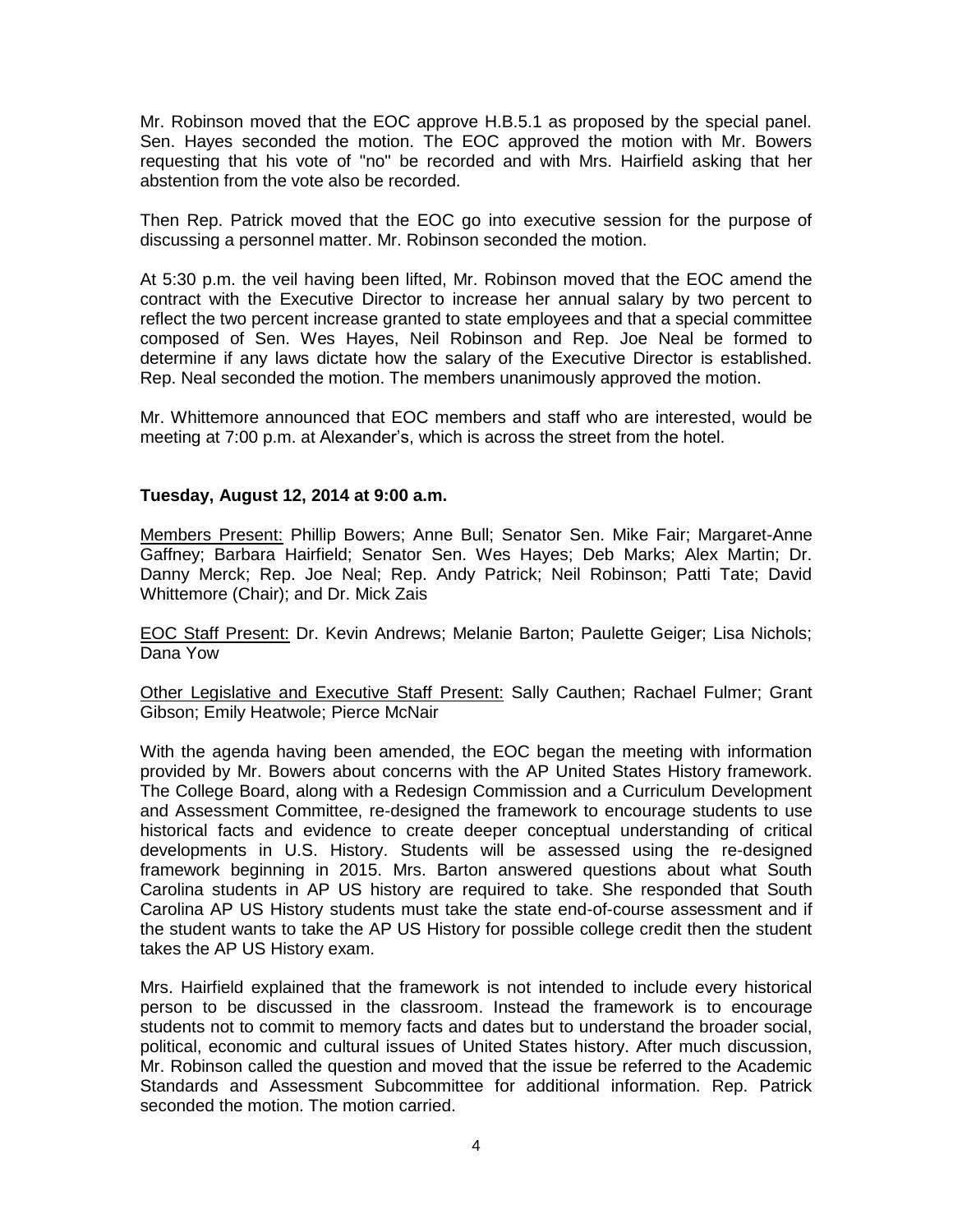The EOC then began a discussion on early readiness.

## **A. Beaufort County School District**

Mr. Whittemore recognized Rep. Patrick to introduce the first speaker. Rep. Patrick expressed his great pleasure that the EOC had asked that Dr. Jeffrey Moss, Superintendent of the Beaufort County School District, address the Committee and explain the district's local decision to expand quality early childhood options for its most at-risk four-year-olds.

Dr. Moss then described that the district has four goals, one of which is that all children are at grade level in  $3<sup>rd</sup>$  grade in all subject areas. To accomplish this goal, the district will phase-in additional early childhood education programs. First, this year, the district will convert all half-day 4K programs into full day. Then next year, phase 2, the district will add 7 additional classrooms so that 883 children of the eligible 1700 will have an opportunity to attend. The third phase is to fund an additional 17 classrooms so that 82 percent of the 1700 eligible students, based on DIAL 4 screenings, are served. Finally, Phase 4 will involve partnering with private providers to provide quality professional development so that both public and private providers are committed to having quality standards. The total cost of the four-year initiative is \$6.7 million with local funds. School district officials are comparing cohort data to determine the impact of the program.

Sen. Fair asked Dr. Moss how readiness was being defined in Beaufort. Dr. Moss said that as of now, the district is using the DIAL4 screening tool to determine eligibility.

### **B. Overview of Early Readiness Assessments**

The chairman recognized Joe Waters, Vice President for the Institute for Child Success and Katy Sides, Director of Research and Grants for the Institute for Child Success (ICS) to update the EOC on research and efforts to improve early readiness of children. Mr. Waters provided the EOC with an overview of the activities and initiatives of ICS including:

- 1. Defining school readiness with experts, higher education, pediatricians, etc. and emphasizing the importance of family engagement and empowering parents and caregivers. The definition was used in the reauthorization of the Office of First Steps.
- 2. Accountability in early learning ICS has promoted effective programs like Reach Out and Read and Nurse Family Partnerships
- 3. Working with officials from the state of Maryland on determining quality readiness assessments and learning more about the Maryland Model for School Readiness.

Ms. Sides discussed the upcoming work of ICS in September on defining the domains and evidence of the domains in early readiness. The EOC staff is participating in this endeavor.

### **C. Folk Legends and Facts: Using data to Vanquish Myths about Education in South Carolina**

Dr. Zais then provided a PowerPoint presentation that used data from state and national sources to dispel several myths including the following: (1) Every student should complete a college-prep study; (2) South Carolina needs more individuals with